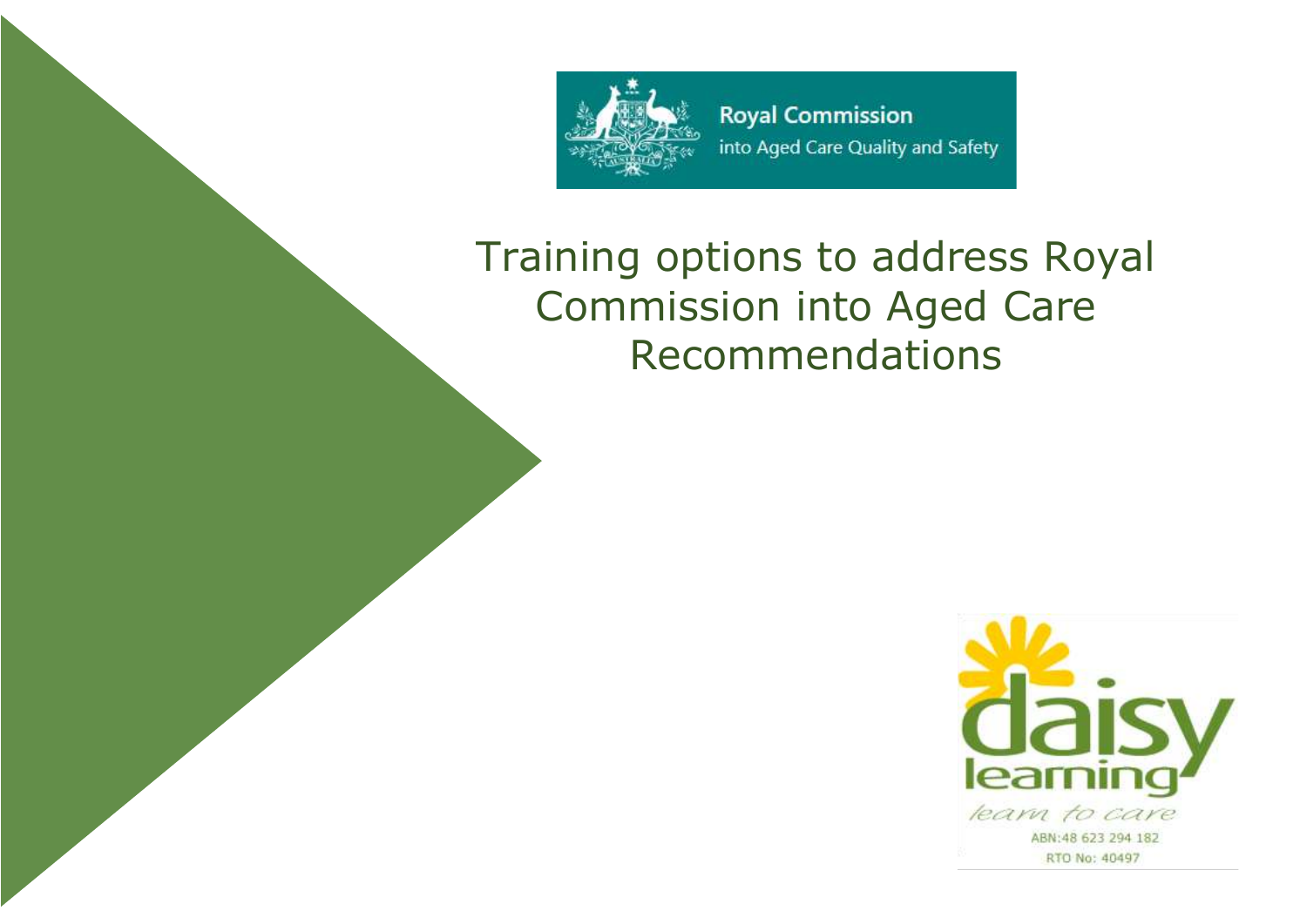

#### **1. About this information**

#### **Royal commission into Aged Care Quality and Safety**

We have used the Royal Commission into Aged Care Quality and safety final report summary (Royal Commission Report) to identify targeted areas and suggest training strategies.

Page numbers in the document refer to the relevant pages Royal Commission Report. Text in italics are quotes from the Report.

## **Funding link**

Government incentives are available to encourage eligible students to develop skills in areas of demand, such as ageing and disability.

More information is on our websit[e https://daisylearning.com.au/funding-options/.](https://daisylearning.com.au/funding-options/) Daisy Learning staff would be happy to assess funding eligibility with you.

#### **Delivery**

We will be flexible to meet your needs. Options are:

- Join regularly scheduled courses at Maroochydore.
- If you can provide the space, we will happily train onsite.
- RPL (Recognition of Prior Learning) Is available for accredited training for candidates who, as a rule of thumb, have more than 3 or more years of **recent** (within the previous 2 years) experience working in the community services sector in a role where you would have gained knowledge and practical skills required in the qualification.
- We can customise a package to meet your requirements and budget.
- Schedules can be arranged to accommodate staff availability.
- Our trainers are all passionate about our industry.

## **We are here to help**

We would be happy to come onsite to talk to staff at breaktimes about how they could upskill and about funding availability if that would help.

Any questions, please contact Tiffany on 07 5479 6301 or email tiffanys@daisylearning.com.au



PO Box 1760 SUNSHINE PLAZA OLD 4558 RTO 40497 RTO 40497 p: 07 5479 6301 | e: info@daisylearning.com.au | www.daisylearning.com.au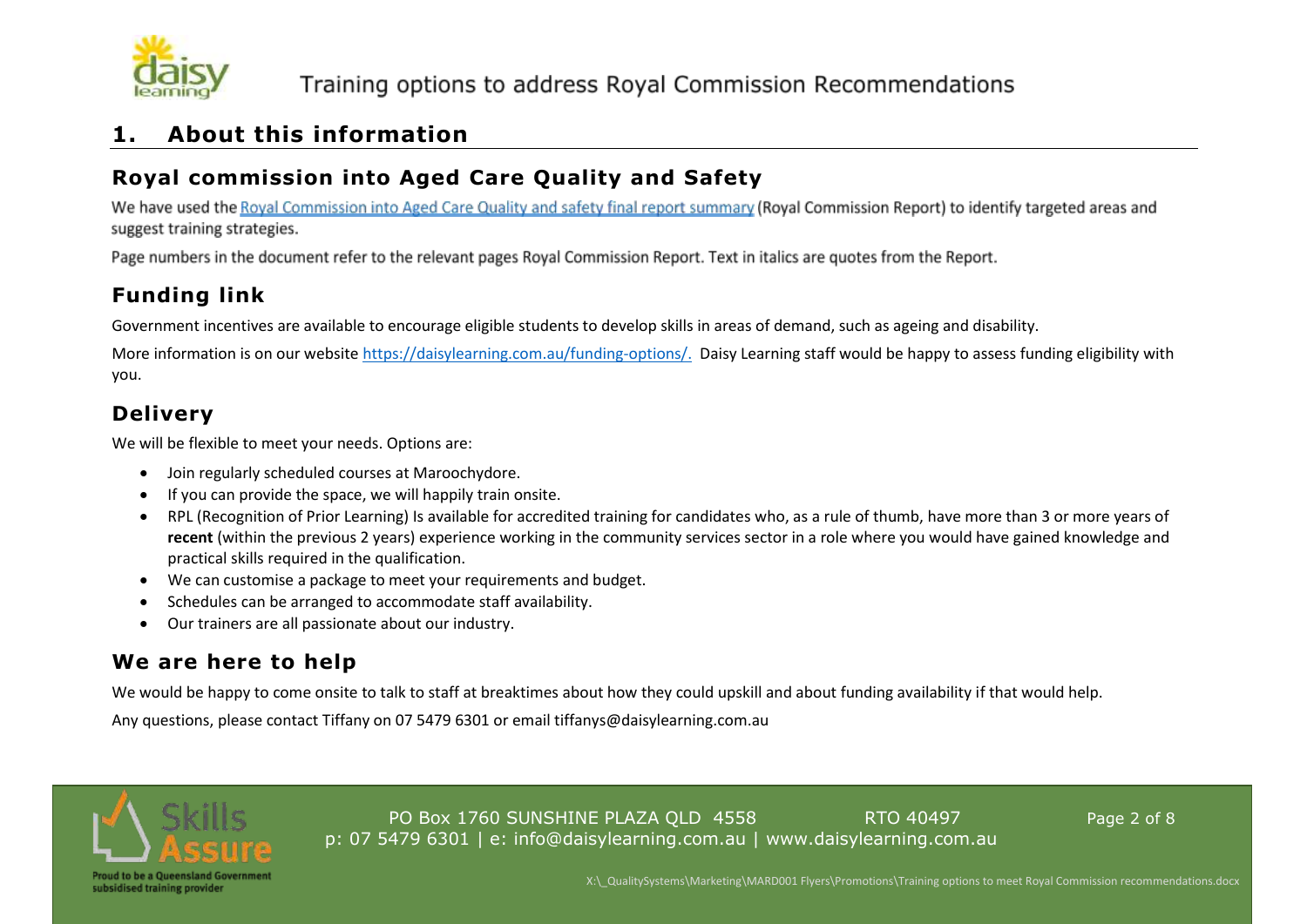

## **2. Complex Care**

| Identified training need                                                                                                                                                                                                                                                               |                                | Suggested training                                                                                              | Training type<br><b>Accredited OR Professional</b><br>Development (not<br>accredited) |  |
|----------------------------------------------------------------------------------------------------------------------------------------------------------------------------------------------------------------------------------------------------------------------------------------|--------------------------------|-----------------------------------------------------------------------------------------------------------------|---------------------------------------------------------------------------------------|--|
| 1.1 Mental Health<br>Issues with older people are not being adequately<br>addressed. Depression is very common and dementia care<br>was a persistent theme in the inquiry.<br>We are deeply concerned that so many aged care providers do                                              | 66; 69;<br>127;<br>155;<br>172 | CHC43315 Certificate IV in Mental Health                                                                        | Accredited                                                                            |  |
| not seem to have the skills and/or capacity required to care<br>adequately for people living with dementia. Furthermore, many<br>staff members working in aged care are not sufficiently skilled or<br>trained to identify and support people living with mental health<br>conditions. |                                |                                                                                                                 |                                                                                       |  |
| 1.2 Accredited qualifications:                                                                                                                                                                                                                                                         | 126;<br>127;                   | CHC33015 Certificate III in Individual Support                                                                  | Accredited                                                                            |  |
| Funding increase to support education and training to<br>improve the quality of care.                                                                                                                                                                                                  |                                | CHC43015 Certificate IV in Ageing Support<br>155                                                                |                                                                                       |  |
|                                                                                                                                                                                                                                                                                        |                                | CHC43415 Certificate IV in Leisure and Health                                                                   |                                                                                       |  |
| Lack of investment in staff and in particular staff training;<br>limited opportunities to progress or be promoted.<br>Encouraging staff to update or complete additional<br>qualifications would help to address this.                                                                 |                                | Recognition of Prior learning / gap training is<br>available to update students from earlier<br>qualifications. |                                                                                       |  |



PO Box 1760 SUNSHINE PLAZA QLD 4558 RTO 40497 RTO 40497 p: 07 5479 6301 | e: info@daisylearning.com.au | www.daisylearning.com.au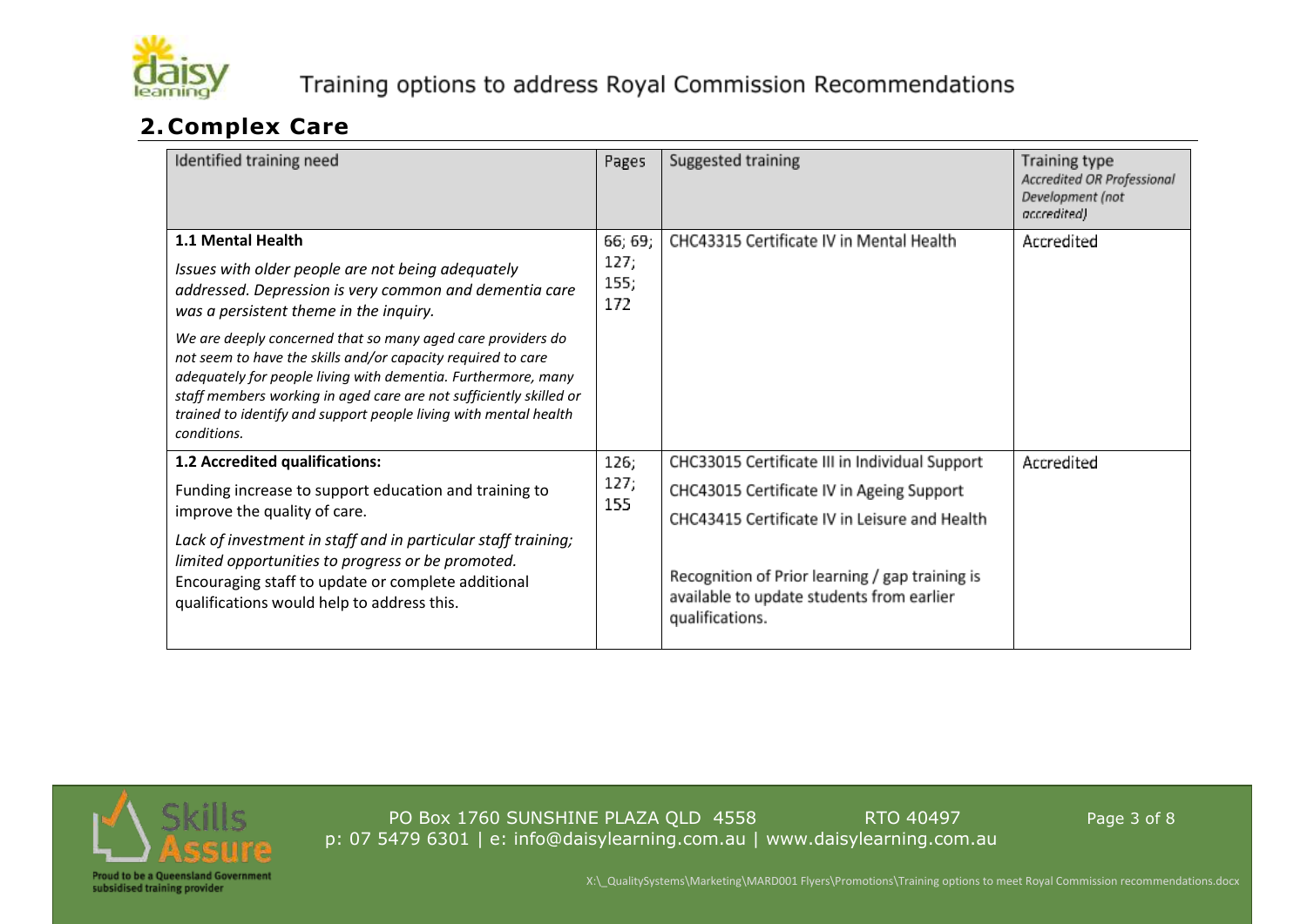

## **3. Core requirements**

| Identified training need                                                                                                                                                                                                                 | Pages | Suggested training                                             | <b>Training type</b><br>Accredited OR Professional<br>Development (not<br>accredited) |
|------------------------------------------------------------------------------------------------------------------------------------------------------------------------------------------------------------------------------------------|-------|----------------------------------------------------------------|---------------------------------------------------------------------------------------|
| 2.1 Dementia Care<br>Mandatory dementia training is recommended so that<br>there is the right number and mix of staff who are<br>trained in dementia care, having the right physical<br>environment, and having the right model of care. |       | CHCAGE005 Provide support for people living with<br>dementia   | Accredited                                                                            |
|                                                                                                                                                                                                                                          |       | Positive Dementia Support                                      | Professional<br>Development                                                           |
| <b>2.2 Palliative Care</b><br>There are requirements for regular staff training to                                                                                                                                                       |       | CHCPAL001 Deliver care services using a palliative<br>approach | Accredited                                                                            |
| ensure the right to fair, equitable and non-<br>discriminatory access to palliative and end-of-life care.                                                                                                                                | 155   | Palliative and end of life care                                | Professional<br>Development                                                           |

## **4. Routine Care - Activities of Daily living**

| Identified training need                                                                                           | Pages                  | Suggested training                                                | <b>Training type</b><br>Accredited OR Professional<br>Development (not<br>accredited) |
|--------------------------------------------------------------------------------------------------------------------|------------------------|-------------------------------------------------------------------|---------------------------------------------------------------------------------------|
| 3.1 Oral and Dental Care and Hygiene                                                                               | 69; 70;<br>127;<br>155 | Provide or assist with Oral Hygiene (includes denture<br>care)    | Professional<br>Development                                                           |
| 3.2 Skin Care<br>Skin Care, especially prevention and poor treatment of<br>pressure injuries and wound management. | 68; 70;<br>155         | Skin and Wound Care (includes prevention of<br>pressure injuries) | Professional<br>Development                                                           |



PO Box 1760 SUNSHINE PLAZA QLD 4558 RTO 40497 RTO 40497 p: 07 5479 6301 | e: info@daisylearning.com.au | www.daisylearning.com.au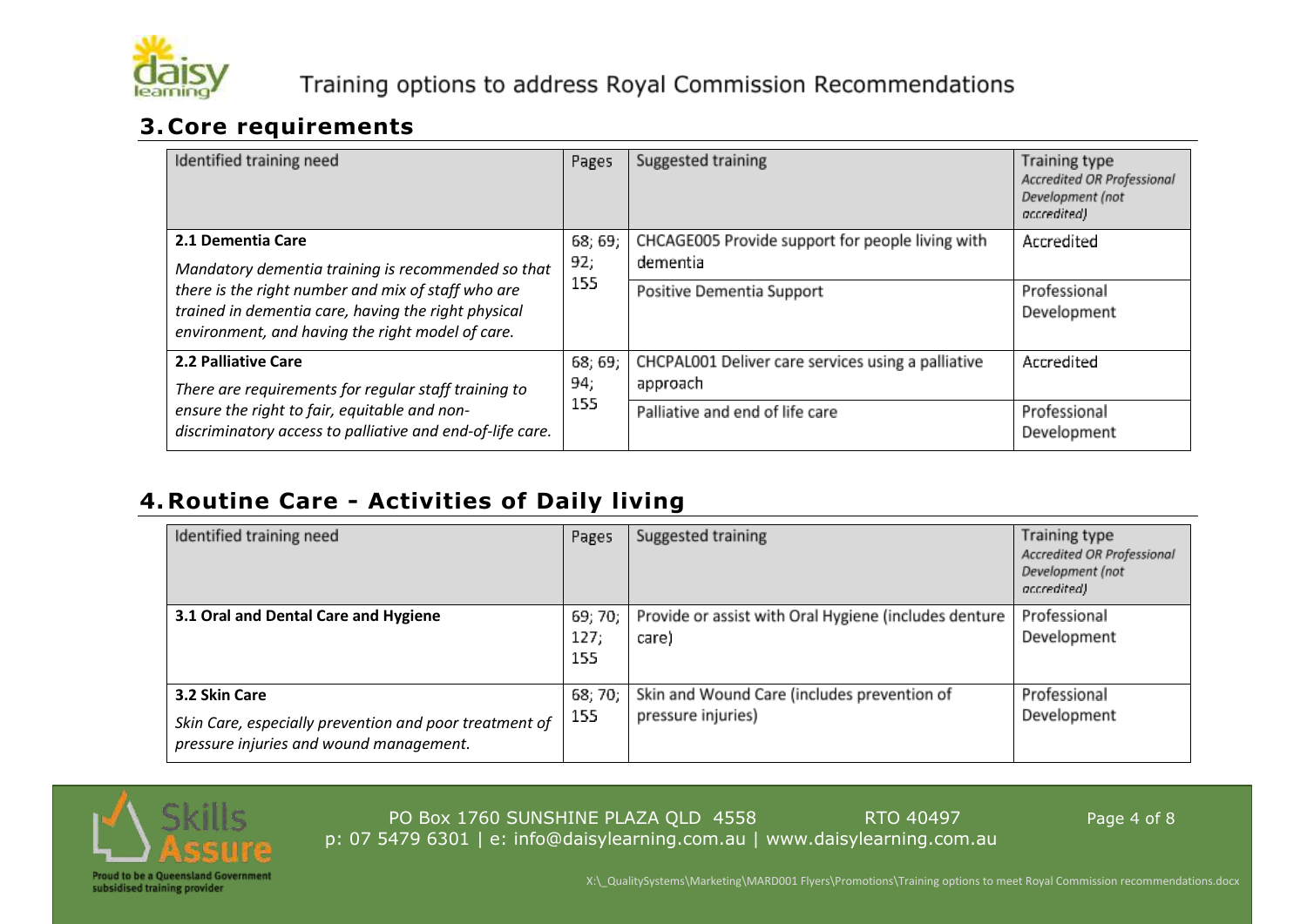

## Training options to address Royal Commission Recommendations

| Identified training need                                                                                                                        | Pages        | Suggested training                                                            | <b>Training type</b><br>Accredited OR Professional<br>Development (not<br>accredited) |  |
|-------------------------------------------------------------------------------------------------------------------------------------------------|--------------|-------------------------------------------------------------------------------|---------------------------------------------------------------------------------------|--|
| 3.3 Continence management<br>Continence management is required to preserve<br>dignity quality of life and wellbeing.                            | 70           | Continence management                                                         | Professional<br>Development                                                           |  |
| 3.4 Assisting clients with medication                                                                                                           | 69; 71;      | HLTHPS006 Assist clients with Medication                                      |                                                                                       |  |
|                                                                                                                                                 | 95;<br>117;  | CHCSS00070 Assist clients with Medication Skill Set                           | Accredited                                                                            |  |
|                                                                                                                                                 | 127;         | Assist clients with medication refresher                                      | Professional                                                                          |  |
|                                                                                                                                                 |              | Assist clients with medication in the client's home                           | Development                                                                           |  |
| 3.5 Infection prevention and control                                                                                                            | 71;<br>172;  | HLTINF001 Comply with infection prevention and                                | Accredited                                                                            |  |
| central to all care services<br>173<br>All residential care homes should have one or more<br>trained infection prevention and control officers. |              | control policies and procedures                                               | Free training - Funding                                                               |  |
|                                                                                                                                                 |              | HLTSS00064 Infection Control Skill set                                        | available for Skill Set                                                               |  |
|                                                                                                                                                 |              | <b>Infection Control Refresher</b>                                            | Professional<br>Development                                                           |  |
| This is now a required unit for CHC33015 Certificate III<br>in Individual Support                                                               |              |                                                                               |                                                                                       |  |
| 3.6 Cultural Safety and Trauma-Informed service                                                                                                 | 71; 98       | CHCDIV001 Work with diverse people                                            | Accredited                                                                            |  |
| delivery<br>There can be a lack of understanding and respect for                                                                                |              | CHCDIV002 Promote Aboriginal and/or Torres Strait<br>Islander cultural safety |                                                                                       |  |
| people's culture, background and life experiences                                                                                               |              | Cultural Safety and Trauma-informed service<br>delivery                       | Professional<br>Development                                                           |  |
| 3.7 Elder Abuse                                                                                                                                 | 68, 80;      | Elder abuse                                                                   | Professional                                                                          |  |
| The abuse of older people in residential care is far                                                                                            | 105;<br>126; |                                                                               | Development                                                                           |  |
| from uncommon. In 2019-20, residential aged care<br>services reported 5718 allegations of assault under the                                     |              |                                                                               |                                                                                       |  |
|                                                                                                                                                 |              |                                                                               |                                                                                       |  |



PO Box 1760 SUNSHINE PLAZA QLD 4558 RTO 40497 RTO 40497 p: 07 5479 6301 | e: info@daisylearning.com.au | www.daisylearning.com.au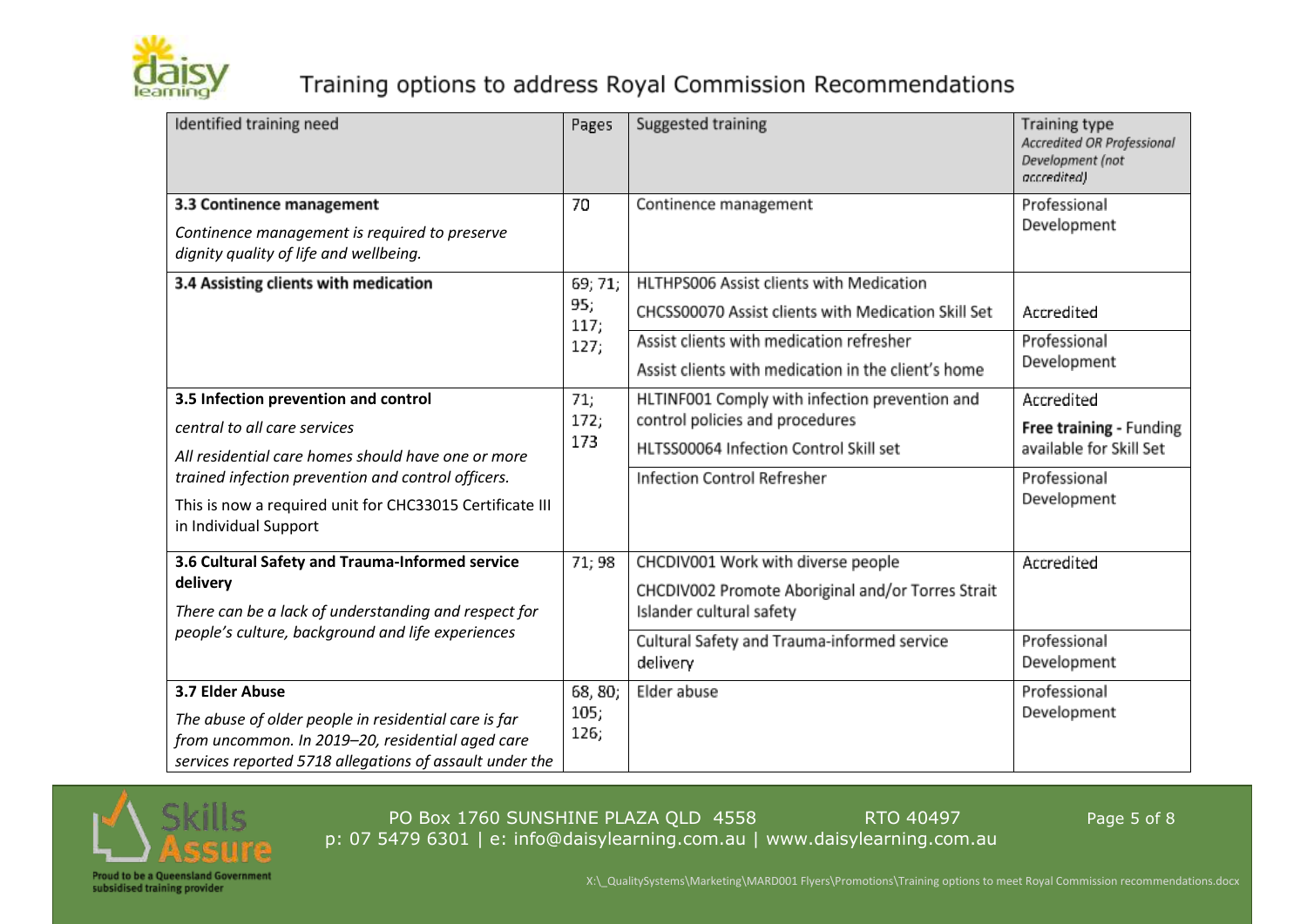

## Training options to address Royal Commission Recommendations

| Identified training need                           | Pages       | Suggested training                                                       | Training type<br>Accredited OR Professional<br>Development (not<br>accredited) |
|----------------------------------------------------|-------------|--------------------------------------------------------------------------|--------------------------------------------------------------------------------|
| mandatory reporting requirements of the Aged Care  | 140;        |                                                                          |                                                                                |
| Act.                                               | 141         |                                                                          |                                                                                |
| 3.8 Falls prevention                               | 70; 92;     | No recommendation at this stage. Training in other                       | Not available                                                                  |
| Falls is mentioned in relation to other areas e.g. | 95;<br>107; | areas can help with falls.                                               |                                                                                |
| Poor nutrition, unsuitable housing                 |             |                                                                          |                                                                                |
| And can be a result of many other conditions.      |             |                                                                          |                                                                                |
| 3.9 Dysphagia Management                           |             | Nutrition and Hydration                                                  | Professional                                                                   |
|                                                    |             | (includes dysphagia)                                                     | Development                                                                    |
| 3.10 First Aid                                     | 127         | HLTAID011 Provide first aid (previously HLTAID003)                       | Accredited                                                                     |
|                                                    |             | HLTAID009 Provide Cardiopulmonary resuscitation<br>(Previously HLTAID001 |                                                                                |

#### **5. Volunteers**

| Identified training need                                                                                                                                                                                                                     |             | Suggested training | <b>Training type</b><br>Accredited OR Professional<br>Development (not<br>accredited) |  |  |
|----------------------------------------------------------------------------------------------------------------------------------------------------------------------------------------------------------------------------------------------|-------------|--------------------|---------------------------------------------------------------------------------------|--|--|
| <b>4.1 Volunteer Training</b><br>Providers should also give induction and ongoing<br>training to volunteers in caring for and supporting<br>older people, diversity and inclusion, complaints<br>management, and reporting abuse or neglect. | 104:<br>105 | Elder abuse        | Professional<br>Development                                                           |  |  |



PO Box 1760 SUNSHINE PLAZA QLD 4558 RTO 40497 RTO 40497 p: 07 5479 6301 | e: info@daisylearning.com.au | www.daisylearning.com.au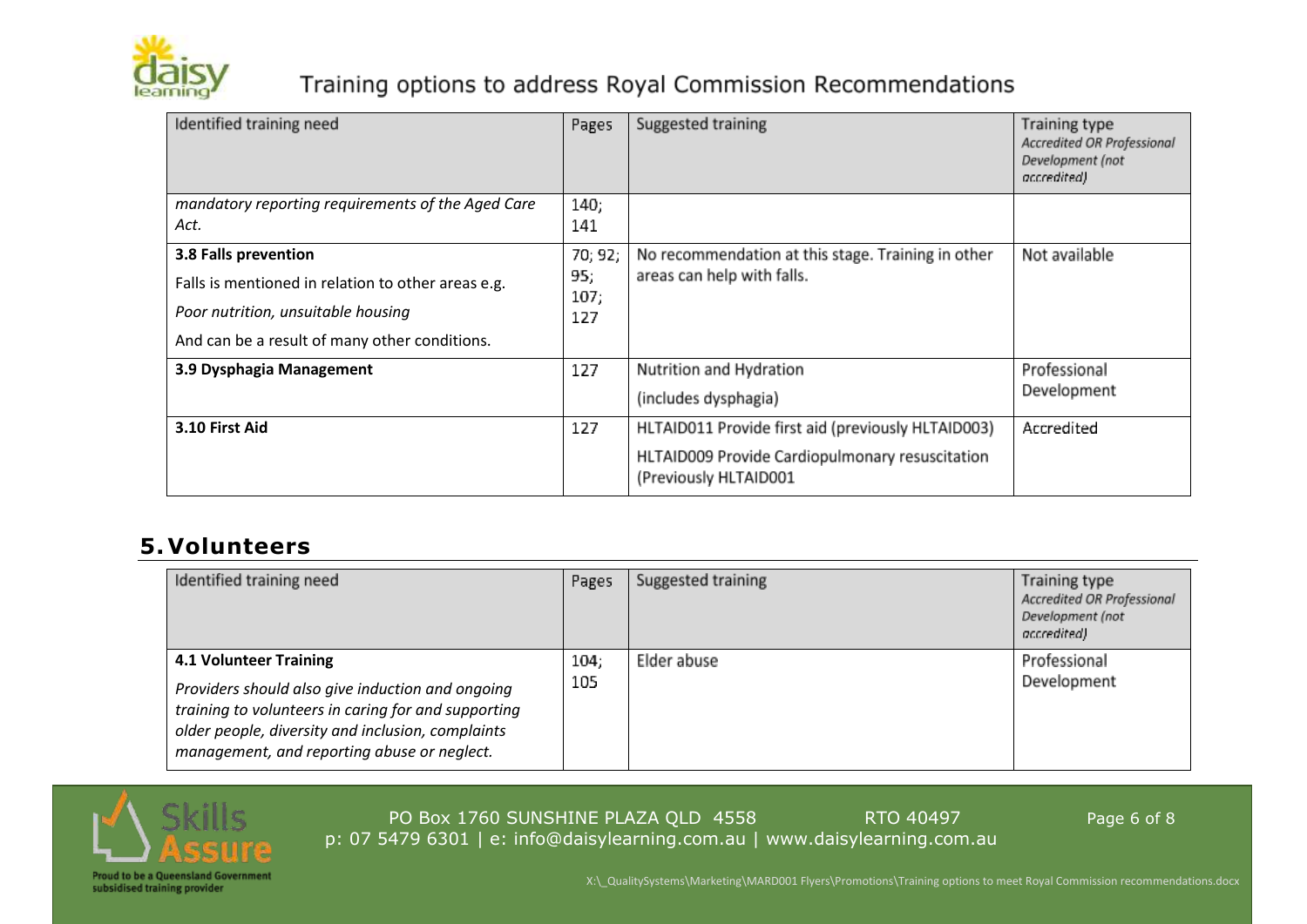

#### **6. Training options summary**

#### **Accredited training**

|               |                                                                                                                                        |                   |                                                                     | <b>FEE FOR SERVICE</b> |              | <b>FUNDED</b><br><b>CO-CONTRIBUTION</b> | <b>GST</b>  |   |
|---------------|----------------------------------------------------------------------------------------------------------------------------------------|-------------------|---------------------------------------------------------------------|------------------------|--------------|-----------------------------------------|-------------|---|
| <b>SELECT</b> | <b>REF</b>                                                                                                                             |                   | <b>QUALIFICATION</b>                                                | <b>UNITS</b>           | <b>TOTAL</b> | <b>NON-CONC</b>                         | <b>CONC</b> |   |
|               | 1.2                                                                                                                                    | CHC33015          | Certificate III in Individual Support                               | 14                     | \$3250       | \$260                                   | \$130       | N |
|               | 1.2                                                                                                                                    | CHC43015          | Certificate IV in Ageing Support                                    | 18                     | \$3700       | \$360                                   | \$180       | N |
|               | 1.2                                                                                                                                    | CHC43115          | Certificate IV in Disability                                        | 14                     | \$3700       | \$280                                   | \$140       | N |
|               | 1.2                                                                                                                                    | CHC43415          | Certificate IV in Leisure and Health                                | 17                     | \$3700       | \$340                                   | \$170       | N |
|               | 1.1                                                                                                                                    | CHC43315          | Certificate IV in Mental Health                                     | 15                     | 3700         |                                         |             | N |
|               | 3.4                                                                                                                                    | <b>CHCSS00070</b> | Assist clients with medication Skill Set (HLTHPS006)                | 2                      | \$550        | \$50                                    | \$25        | N |
|               | 3.5                                                                                                                                    | HLTSS00064        | Infection Control Skill Set (HLTINF001)                             | $\mathbf{1}$           | 0            | $\Omega$                                | 0           | N |
|               | 3.6                                                                                                                                    | CHCDIV001         | Work with diverse people                                            | 1                      | \$310        |                                         |             | N |
|               | 3.6                                                                                                                                    | CHCDIV002         | Promote Aboriginal and/or Torres Strait Islander<br>cultural safety | 1                      | \$310        |                                         |             | N |
|               | 2.1                                                                                                                                    | CHCAGE005         | Provide Support for People living with dementia                     | 1                      | \$310        |                                         |             | N |
|               | 2.2                                                                                                                                    | CHCPAL001         | Deliver Care Services using a palliative approach                   | 1                      | \$310        |                                         |             | N |
|               | 3.0                                                                                                                                    | HLTAID009         | Provide Cardiopulmonary resuscitation (Previously<br>HLTAID001)     | 1                      | 60           |                                         |             | N |
|               | 3.10                                                                                                                                   | HLTAID011         | Provide First Aid (Previously HLTAID003)                            | 1                      | 120          |                                         |             | N |
|               | Minimum class numbers are required for skill sets and individual units. Learners may be included with scheduled Daisy Learning groups. |                   |                                                                     |                        |              |                                         |             |   |



PO Box 1760 SUNSHINE PLAZA QLD 4558 RTO 40497 RTO 40497 p: 07 5479 6301 | e: info@daisylearning.com.au | www.daisylearning.com.au